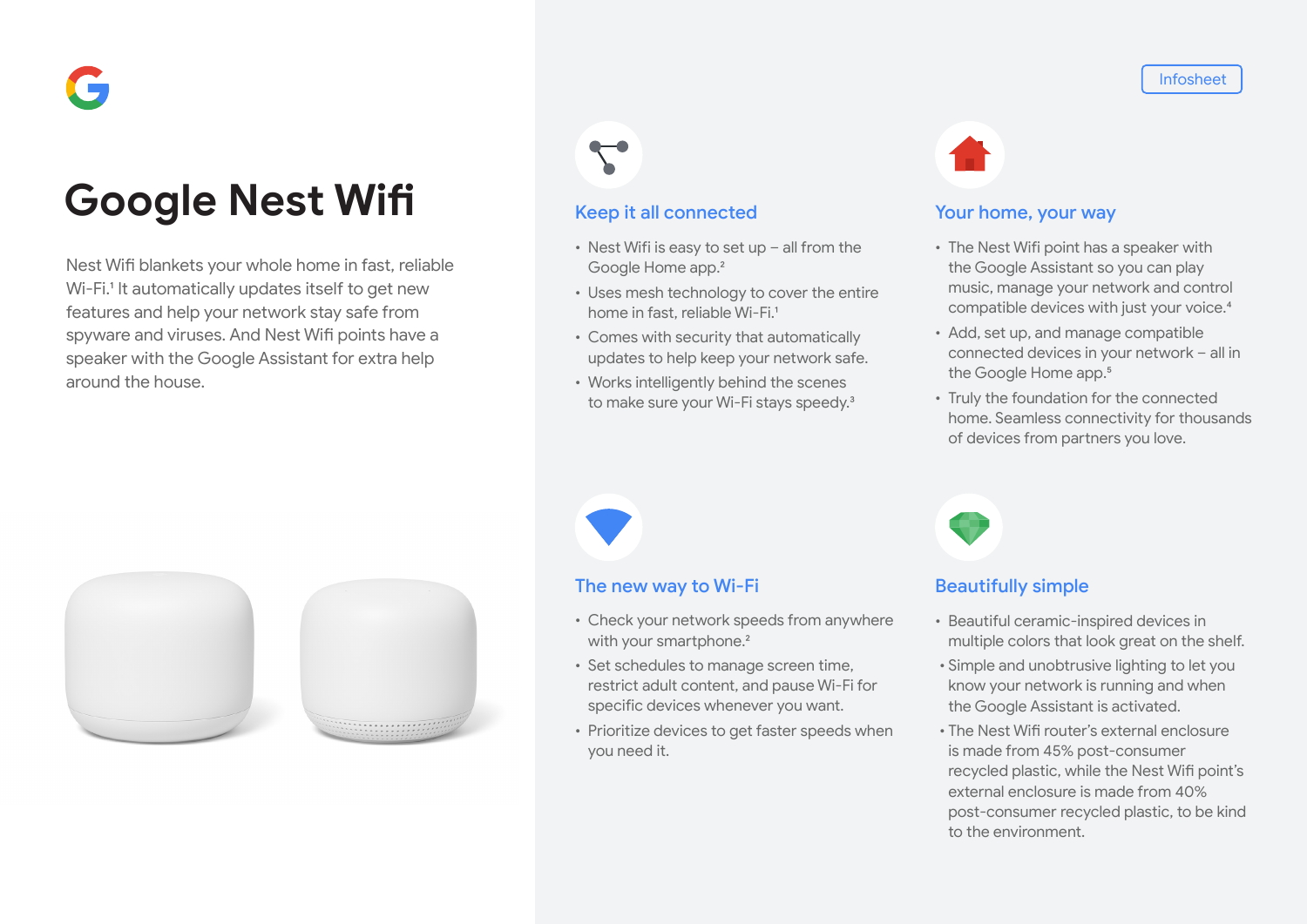## So how does Nest Wifi compare to other Wi-Fi solutions on the market? Let's find out.

|                                               | <b>NEST WIFI</b>                                                                                          | <b>NETGEAR ORBI</b><br><b>VOICE</b>                                                     | <b>EERO PRO + BEACONS</b><br>(AMAZON)                                                                    | <b>EERO AC DUAL-BAND</b><br><b>MESH WI-FI SYSTEM</b>                                                     | <b>LINKSYS VELOP</b>                                                                                     |
|-----------------------------------------------|-----------------------------------------------------------------------------------------------------------|-----------------------------------------------------------------------------------------|----------------------------------------------------------------------------------------------------------|----------------------------------------------------------------------------------------------------------|----------------------------------------------------------------------------------------------------------|
| <b>PRICE</b>                                  | Current: \$259 (2-pk)                                                                                     | \$366                                                                                   | \$399 (tri) &<br>\$369 (dual)                                                                            | $$249.99(3-pk)$                                                                                          | \$279                                                                                                    |
| <b>AC SPEED</b>                               | AC2200                                                                                                    | AC3000                                                                                  | AC1200                                                                                                   | AC1000+                                                                                                  | AC1300                                                                                                   |
| <b>ETHERNET PORTS</b>                         | <b>Router: Dual gigabit</b><br>ethernet ports<br>Point: No ethernet ports                                 | Router: 1WAN, 3LAN<br>Satellite: 4 WAN                                                  | Eero Pro: 2LAN/WAN<br>Autosensing<br>Beacon: No ethernet ports                                           | 2 auto-sensing Gigabit<br>ports for WAN and/or<br><b>LAN</b> connectivity                                | 2 WAN/LAN<br><b>Ethernet Ports</b>                                                                       |
| <b>IN-APP PARENTAL</b><br><b>CONTROLS</b>     | Device grouping for<br>easy management<br>Safe Search site-blocking<br>Scheduled & instant<br>Wi-Fi pause | Set time limits<br>Block inappropriate<br>content<br>Scheduled & instant<br>Wi-Fi pause | Set schedules<br>Unique profiles at home<br>Scheduled & instant<br>Wi-Fi pause<br><b>Content Filters</b> | Set schedules<br>Unique profiles at home<br>Scheduled & instant Wi-Fi<br>pause<br><b>Content Filters</b> | Set schedules<br>Block particular sites for<br>a device<br><b>Blocking Internet access</b><br>per device |
| <b>DEVICE PRIORITIZATION</b>                  | $\checkmark$                                                                                              | $\times$                                                                                | $\times$                                                                                                 | $\times$                                                                                                 | $\checkmark$                                                                                             |
| <b>DEVICE-LEVEL</b><br><b>SPEED TESTS</b>     | $\checkmark$                                                                                              | $\times$                                                                                | $\times$                                                                                                 | $\times$                                                                                                 | $\times$                                                                                                 |
| <b>VOICE ASSISTANT</b><br><b>CAPABILITIES</b> | <b>Coogle Assistant</b>                                                                                   | Amazon Alexa<br>built-in                                                                | Works with<br>Amazon Alexa                                                                               | Works with<br>Amazon Alexa                                                                               | Works with<br>Amazon Alexa                                                                               |